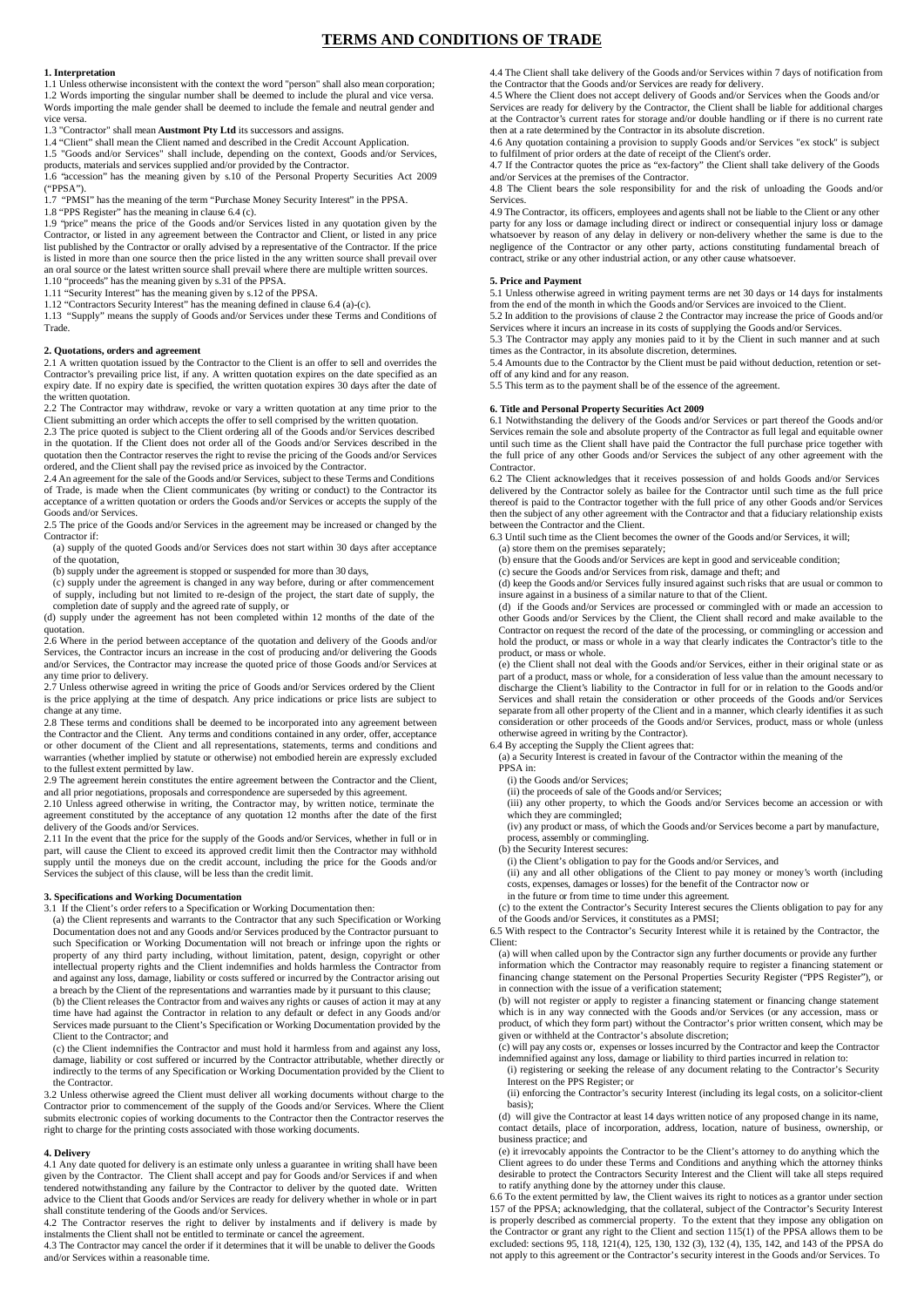the extent, that Part 4.3 of the PPSA imposes any obligation on the Contractor or grants any right to the Client and s.115(7) permits, its application pursuant to s.116(2) is excluded. 6.7 Notwithstanding the payment by the Client of part or all of the price relating to the Goods

and/or Services, any proceeds or other property in which the Contractor's Security Interest will continue to exist in the Goods and/or Services, any Proceeds of the Goods and/or Services or other property, in which the Contractors Security Interest may apply (by operation by operation of these Terms and Conditions or statute) until the Contractors Security Interest is discharged in writing by the Contractor.

6.8 The Client will not do, or omit to do, nor allow to be done or omitted to be done, anything which might adversely affect the Contractors Security Interest.

6.9 If the Client sells the Goods and/or Services, either in their original state or as part of a product, mass or whole to its Clients, the Client, in its position as a fiduciary, assigns to the Contractor and authorises the Contractor to sue in its name to recover the benefit of any claim against its Clients for the price of the Goods and/or Services, the product, mass or whole, and, in addition to its obligations under the PPSA, it shall hold on trust for the Contractor and account to the Contractor for the consideration and all proceeds received in relation to the Goods and/or Services, product, mass or whole.

6.10 This clause shall apply even though the Contractor may give credit to the Client.

6.11 Without limiting the rights or remedies available to the Contractor under these Terms and Conditions, statute (including under the PPSA) or other law, if the Client;

(a) (being a natural person) commits an act of bankruptcy;

(b) (being a corporation) does anything which entitles anyone to apply to wind up the Client or is subject to the appointment of an administrator or liquidator or receiver or controller or receiver and manager; or

(c)breaches any of these "Terms and Conditions",(each of which is hereafter referred to as 'an act of default'), the Contractor may take possession of and retain, resell or otherwise dispose of the Goods and/or Services or any product, mass or whole, of which they form part.

6.12 To the extent permitted by law, in the event of any such act of default, the Client authorises the Contractor to enter premises where the Goods and/or Services may be located to take possession of the Goods and/or Services or any product, mass or whole, of which they form part without notice to the Client. The Client shall indemnify the Contractor against all claims arising out of the entry by the Contractor into premises to take possession of the Goods and/or Services or any product, mass or whole, of which they form part.

### **7. Risk**

7.1 The Client warrants that the structure of the premises or equipment in or upon which these Materials are to be installed or erected is sound and will sustain the installation and work incidental thereto and the Contractor shall not be liable for any claims, demands, losses, damages, costs and expenses howsoever caused or arising should the premises or equipment be unable to accommodate the installation (including but not limited to insufficient or defective foundations, walls or other structures not erected by the Contractor).

7.2 The Client acknowledges and agrees that the Contractor's standard fixing method is core drilling. Whilst this helps to prevent breakage of tiles or damage to brick work/concrete, during the installation process damage can occur in rare instances. The Client agrees it shall be their responsibility to fix any damage that does occur.

7.3 The Contractor recommends balustrade should be installed prior to waterproofing and tiling of the surface. In the event the installation is required after tiling and waterproofing, all holes will be silicone sealed however, the Contractor does not guarantee that this will be one hundred percent (100%) waterproof and shall not be held liable in the event of any leaks.

7.4 When fixing to compressed sheeting, sufficient timber work/noggings must be provided by the Client under the sheet at the fixing points. In the event the Contractor is required to supply and install concrete footings or timber noggings, these will be at an additional charge to the

quotation and treated as a variation. 7.5 The Client acknowledges that:

(a) stainless steel is a textured material and can be of a porous nature. The Client accepts that products made from this material can rust and mark easily. The Client accepts that care should be taken to maintain the finish of and longevity of stainless steel products;

(b) where an anodised surface finish has been selected, slight colour variation may occur between the main unit frame and any installation trims used due to the difference in aluminium alloys available and manufacturing standards and tolerances shall not deemed to be a defect in the Materials.

7.6 The Client acknowledges and agrees that routine cleaning will prolong the original appearance of the stainless steel and provides maximum corrosion resistance when it is cleaned regularly. The Client further agrees that crevice corrosion (tea staining) may occur if dirt, grime and surface stains containing corrosive substances are left on the stainless steel surface. The frequency of cleaning required will depend on aesthetic requirements, severity of the environment, suitability of the stainless steel grade and surface finish for that particular environment, the presence or lack

of heavy rains to clean the surface, and the design of the stainless steel. 7.7 Whilst the Contractor will take all due care during installation the Contractor will not accept any responsibility for tiles or pavers damaged during installation.

7.8 Where fencing is installed on a retaining wall the Contractor shall not be liable for any movement in the fence due to consolidation, or the movement of soil or any other component of the retaining wall.

# **8. Dimension, Plans & Specifications - Tolerance**

The manufacture of the Materials may be subject to a plus or minus three millimetre (+/- 3mm) tolerance and the relevant Materials and the apertures must be square (**Tolerance**). <br>Measurements are taken of the diameter of the aperture on the shortest straight lines between opposing sides of the Materials apertures. The Contractor accepts no responsibility should any Tolerance not be met, and the Contractor offers no guarantee against defects that may occur where the Client's specification does not meet Tolerance.

## **9. Warranties**

9.1 The Client agrees to check all Goods and/or Services received immediately upon delivery and all services immediately upon completion. The Client will not be entitled make any claim after the expiry of five (5) daysfrom the date of delivery of the Goods and/or Services or the completion of the provision of services, for shortages or improper or defective or damaged Goods and/or Services or defective or improper services.

9.2 The Contractor will not be liable for any shortages or improper or defective or damaged Goods and/or Services or defective or improper services unless a written claim is made by the Client within 7 days of the delivery of the Goods and/or Services or the completion of the provision of the services.

9.3 Warranty is 12 months on parts, service and labour from date of initial delivery. Service and labour is Monday to Friday 6.00 am - 6.00pm only. Weekend and holiday attention is chargeable<br>in full. Austmont does not handle service issues for items supplied by others. In the case of<br>purchased finished items that manu .<br>warranty are:

(i) Light bulbs and tubes

(i) Glass and finish after delivery

(iii) Electrical and electronic components (iv) Consequential damages

- (v) Misuse
- (vi) Wearing parts and seals

9.4 Except for any express warranty given by it, the Contractor excludes all conditions, warranties and terms implied by statute, general law or custom, except any implied condition or warranty the exclusion of which would contravene any statute or cause this clause to be void ("Nonexcludable Condition").

9.5 The Contractor accepts no liability for any loss or damage direct or indirect of or to any person or property arising from the installation or operation of Goods and/or Services including consequential loss or damage arising from any circumstances whatsoever, except under a Nonexcludable Condition.

9.6 Subject to Clause 9.4 and 9.5 the Contractor undertakes to repair, place or supply (at the Contractors option) all Goods and/or Services and components thereof supplied by it which the Contractor in its sole and absolute discretion deems to be defective in materials or workmanship under proper, normal and recommended conditions of use and maintenance. This undertaking unless otherwise confirmed in writing by the Contractor covers the provision of labour and parts unless otherwise confirmed in writing by the Contractor covers the provision of labour and parts for 12 months from the date of commissioning of Goods and/or Services by the Contractor's authorised representative or alternatively 30 days after dispatch of the Goods and/or Services from the Contractor's store, whichever of these shall occur first. If the Goods and/or Services are not installed in accordance with the manufacture's written instructions, the Contractor may at its sole

discretion render the warranty partially or wholly invalid. 9.7 Defective replacement spare parts will be repaired or re-supplied for a period of three (3) months of delivery. This undertaking applies only to state capitals and major provincial towns.

Remote areas are not covered by this commitment and special enquiries should be made. 9.8 The Contractor's undertaking in Clause 9.6 does not extend to Goods and/or Services and components thereof manufactured either entirely or substantially of glass or similar substances, light globes, infrared or quartz tubes and electrical controls or elements, neither is it extended to include consumable items such as oils , lubricants, cleaning materials and accessory tools.

9.9 The Contractor's undertaking in Clause 9.7 does not extend to include the repair of damage nor to adjustments to equipment as a result of external influences including but not limited to lightning strikes, electrical distributers, water supply disturbances and drainage faults.

9.10 Training of operators is normally conducted during commissioning of the equipment. Retraining of existing operators and training of newly assigned operators after commissioning is not classified as warranty and may only be carried out on a chargeable basis.

9.11 The liability of the Contractor under this warranty is limited to repair or replacement of defective Goods and/or Services or components. All other costs including, without limitation, cartage, carriage and installation shall be borne by the Client. Goods and/or Services or components which fail as a result of operator error, misuse, abuse and inappropriate operation will not be repaired or replaced under warranty.

9.12 While the Goods and/or Services are in the custody of the Contractor for investigation or repair, they shall be at risk of the Client and no liability shall attach to the Contractor, its servants or agents for any damaged occasioned to, or loan, of the Goods and/or Services howsoever arising.<br>9.13 To obtain the benefit of this warranty, the Client must give notice to the Contractor<br>immediately upon becoming aware o the said twelve month period.

9.14 Warranty repairs are carried out during the Contractor's normal business hours (usually 07.30 hrs to 16.00 hrs) Monday to Friday excluding designated Public Holidays. Repairs may be available at times other than normal warranty hours but will not be treated as warranty and will be subject to<br>call-out fees and hourly charges, including penalty rates where applicable.<br>9.15 In the event that a third parties' equip

or suppliers' warranty is enforced. On agreement Austmont can coordinate the warranty directly with the supplier for 12 months from sale.

# **10. Installation of Specifically Manufactured Goods**

If the Client requests that the Contractor shall install the Goods and/or Services, this shall be the subject of a separate contract from that which governs the supply of the Goods and/or Services. The Contractor is not obligated to carry out installation but may elect to provide a quotation after site survey and based on information communicated by the Client. Any subsequent change to site conditions or to the information provided by the Client shall render the quotation invalid and liable to amendment.

10.1 Specific Notes Dishwasher Installation: Temperature inlet of water: 60 deg C +/- 5 deg C, Pressure: 200-400kpa = 30-60psi, Flow rate: 20 litres per minute; pressure limiter required over 400kpa. Dishwasher water tempering valves and water pressure reduction valves may be required and are the responsibility of on-site plumber and/or builder.

10.2 Specific Notes Exhaust Hoods: Unless specifically stated, quoted and agreed upon, all mechanical works required for exhaust hoods to function are not included. Normal circumstance is that mechanical equipment and work is performed by others and do not form part of the exhaust hood quote, sale and/or installation. Fan motor must be provided with current overload protection and also be provided with differential action, single phase protection (supplied by others). If the above protective measures are not taken the manufacturer's warranty will be void. All fire rating

requirements and any acoustic requirements below DBA stated are at the Client's expense. 10.3 Specific Notes Remote Refrigeration: All remote refrigeration is quoted with air-cooled compressors, located no more than 20 metres from connection to cabinets. No electrical or plumbing services are allowed for or included.

# **11. Force Majeure**

If by reason of any fact, circumstance, matter or thing beyond the reasonable control of the Contractor, the Contractor is unable to perform in whole or in part any obligation under this agreement, the Contractor shall be relieved of that obligation under this agreement to the extent and for the period that it is so unable to perform and shall not be liable to the Client in respect of such inability.

## **12. Default**

Upon the occurrence of default by the Client in compliance with these terms or any other agreement with the Contractor;

12.1 The Contractor may at its discretion withhold further supplies of Goods and/or Services or cancel this agreement, or vary the terms of this agreement without prejudice to its rights hereunder<br>**PROVIDED HOWEVER** that the Contractor may at any time and from time to time upon such terms as it may determine waive any of its rights under this Clause, but without prejudice to its rights thereafter of any of the events hereinbefore referred to or upon the continuation after any rights thereafter of any of the events hereinbefore referred to or upon the continuation after any such waiver of any state of affairs the subject of such waiver.

12.2 The Contractor may at its discretion cancel any credit facility provided to the Client and all monies due on all invoices issued to the Client but not paid shall be due and payable forthwith.

The Contractor need not give any notice of the cancellation of the credit facility to the Client. 12.3 The Client shall pay to the Contractor interest at the rate of 2.5% per month on daily balances in respect of any amounts as may from time to time be overdue until paid and such money together with all interest shall be recoverable forthwith from the Client.

12.4 Without prejudice to any other right or remedy the Client shall indemnify the Contractor against any costs fees charges and disbursements charged by any solicitor engaged for the purpose of the collection or recovery of moneys due and payable by the Client to the Contractor on an indemnity basis, and any fees, charges, disbursements or commissions liable to be paid to or charged by any mercantile agency or debt collecting firm engaged for collection of moneys due and payable by the Client.

12.5 The Client shall pay to the Contractor an administration fee of \$50.00 on the occurrence of every event of default.

#### **13. Charge and Security Interest**

13.1 The Client hereby charges with payment of any indebtedness to the Contractor all legal and beneficial interest (freehold or leasehold) in land

and property, other than Personal Property to which the Personal Property Securities Act 2009 applies, held now or in the future by the Client and upon non-payment of any monies due to the Contractor pursuant to this Agreement the Contractor may take possession of such land or property and exercise and do all or any acts, powers and authorities vested in or given to mortgagees by any statutory provision or at common law or in equity. The Client agrees that if demand is made by the Contractor, the Client receiving such a demand will immediately execute